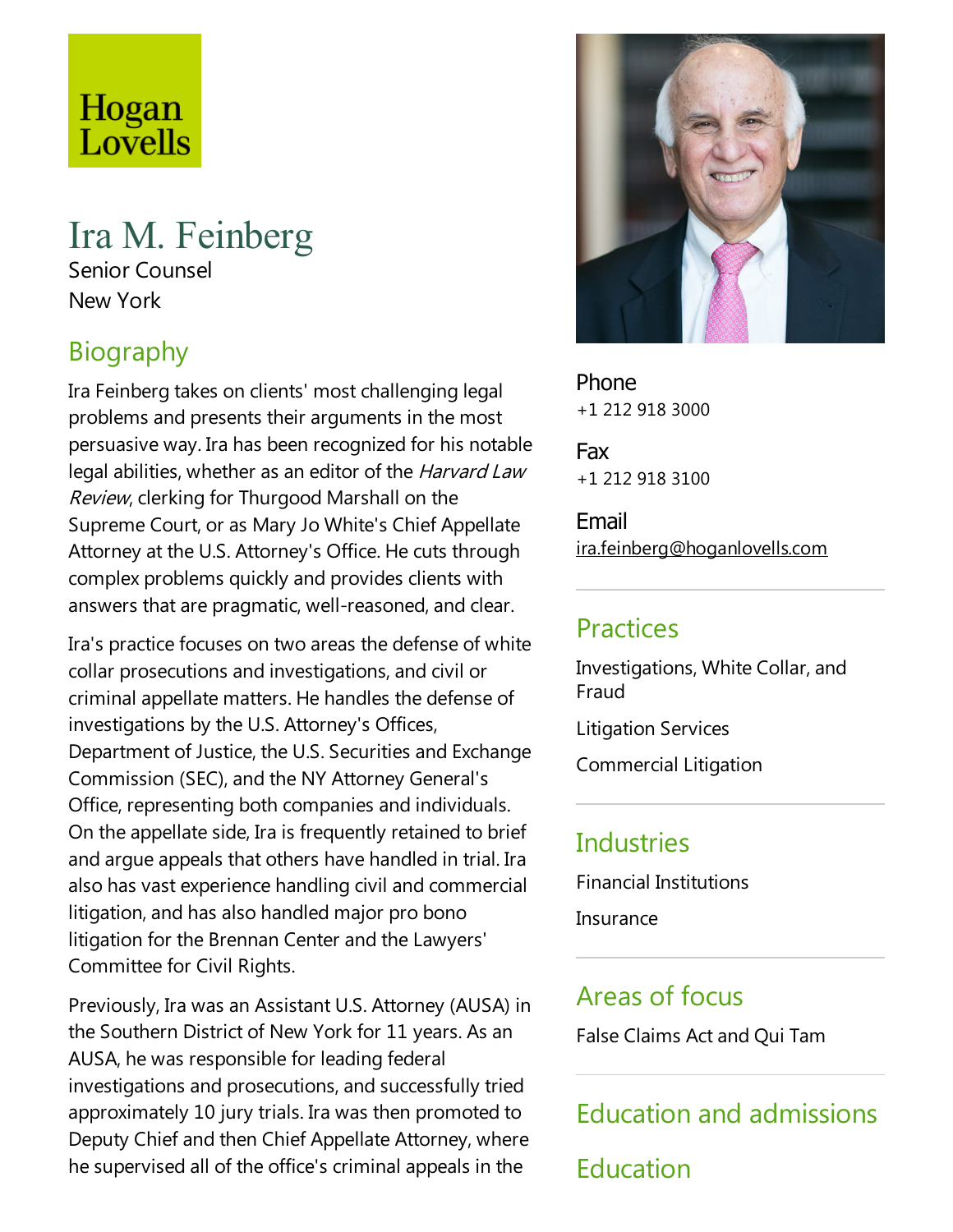Second Circuit and was a trusted advisor to the U.S. Attorney. He has argued more than 35 cases in the Second Circuit, New York Court of Appeals, and other appellate courts.

Before joining the U.S. Attorney's Office, Ira clerked for Chief Judge Henry Friendly of the Second Circuit and Justice Marshall. He has also taught courses in federal criminal law at Harvard Law School.

#### Representative experience

Led defense of major insurance company in investigations by NY Attorney General, SEC, and Department of Justice.

Successfully represented former insurance company CFO on appeal, overturning criminal conviction for securities fraud.

Successfully represented university in appeal to New York Court of Appeals in action challenging expulsion of student.

Argued Second Circuit appeal for Lawyers Committee for Civil Rights in action challenging exclusionary zoning ordinance.

Successfully represented foreign affiliate of major accounting firm in securities fraud action brought by victims of Madoff Ponzi scheme.

Represented major national bank in action by NYAG challenging bank's mortgage foreclosure policies.

Represented foreign government-owned oil company on appeal in action seeking to enforce arbitration award vacated by foreign court.

Represented firm in mortgage-backed securities industry in successful appeals in Second Circuit and NY Court of Appeals.

## Awards and rankings

- New York Super Lawyers, Appellate, 2010-2013
- **Criminal Defense: White Collar, New York Super** Lawyers, 2007-2009

J.D., Harvard Law School, magna cum laude, 1972

B.A., Rutgers, The State University of New Jersey, summa cum laude, 1968

#### **Memberships**

Chair, Advisory Committee on Second Circuit Rules

Fellow, American Academy of Appellate Lawyers

Member, Advisory Group to the New York Federal-State Judicial Council

Member, American Law Institute

Member, Federal Bar Council

Member, Federal Bar Council Inn of Court

Member, New York City Bar Association

#### Bar admissions and qualifications

New York

California

## Court admissions

U.S. Court of Appeals, District of Columbia Circuit

U.S. Court of Appeals, Fifth Circuit

U.S. Court of Appeals, First Circuit

U.S. Court of Appeals, Ninth Circuit

U.S. Court of Appeals, Second Circuit

U.S. District Court, Central District of California